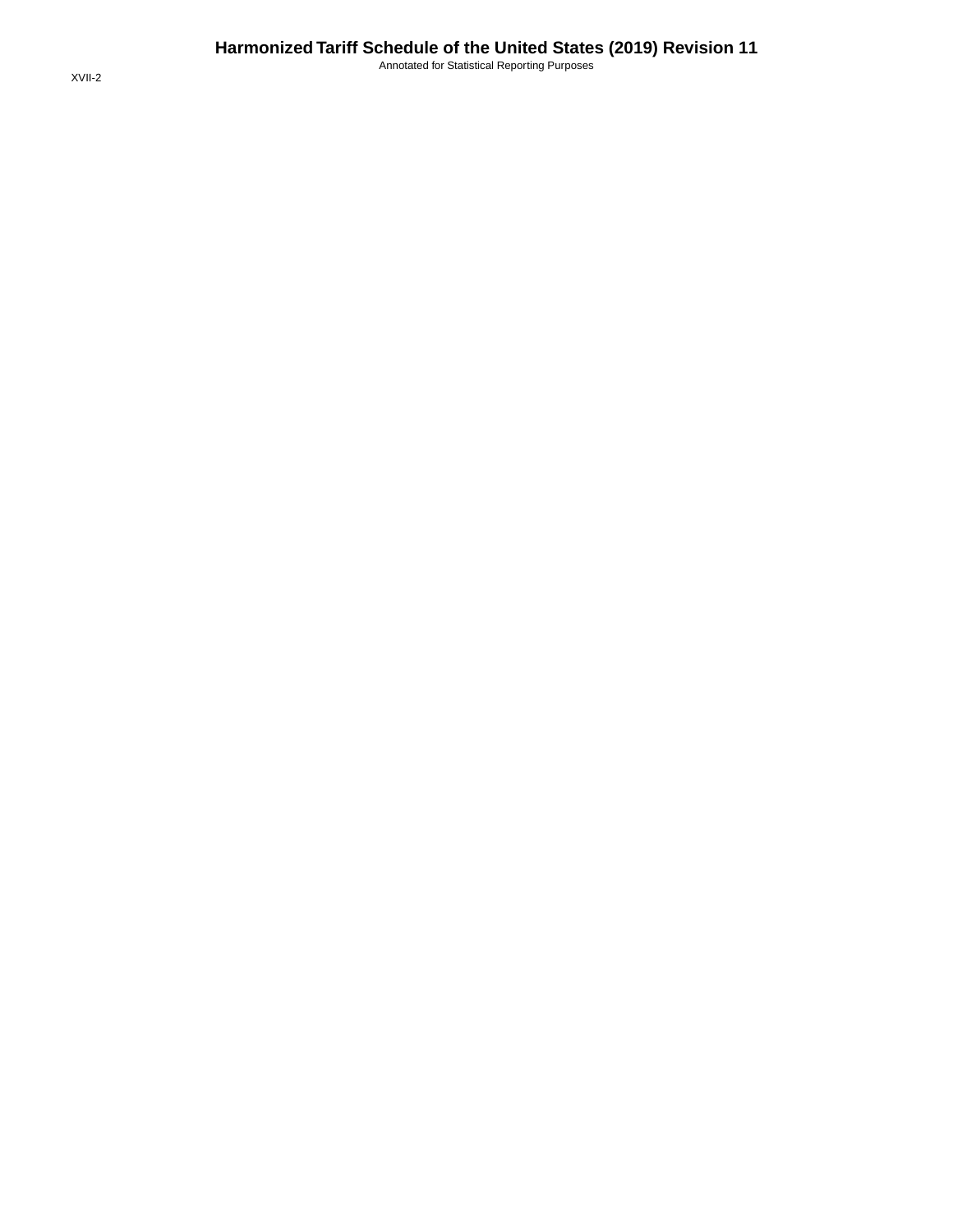Annotated for Statistical Reporting Purposes

### CHAPTER 86

### RAILWAY OR TRAMWAY LOCOMOTIVES, ROLLING STOCK AND PARTS THEREOF; RAILWAY OR TRAMWAY TRACK FIXTURES AND FITTINGS AND PARTS THEREOF; MECHANICAL (INCLUDING ELECTRO-MECHANICAL) TRAFFIC SIGNALING EQUIPMENT OF ALL KINDS

### **Notes**

XVII 86-1

- 1. This chapter does not cover:
	- (a) Railway or tramway sleepers (cross-ties) of wood or of concrete, or concrete guide-track sections for hovertrains (heading 4406 or 6810);
	- (b) Railway or tramway track construction material of iron or steel of heading 7302; or
	- (c) Electrical signaling, safety or traffic control equipment of heading 8530.
- 2. Heading 8607 applies, inter alia, to:
	- (a) Axles, wheels, wheel sets (running gear), metal tires, hoops and hubs and other parts of wheels;
	- (b) Frames, underframes, truck assemblies;
	- (c) Axle boxes; brake gear;
	- (d) Buffers for rolling-stock; hooks and other coupling gear and corridor connections;
	- (e) Coachwork.
- 3. Subject to the provisions of note 1 above, heading 8608 applies, inter alia, to:
	- (a) Assembled track, turntables, platform buffers, loading gauges;
	- (b) Semaphores, mechanical signal discs, level crossing control gear, signal and point controls, and other mechanical (including electro-mechanical) signaling, safety or traffic control equipment, whether or not fitted for electric lighting, for railways, tramways, roads, inland waterways, parking facilities, port installations or airfields.

#### Additional U.S. Note

1. Railway locomotives (provided for in headings 8601 and 8602) and railway freight cars (provided for in heading 8606) on which no duty is owed are not subject to the entry or release requirements for imported merchandise set forth in Sections 448 and 484 of the Tariff Act of 1930.The Secretary of the Treasury may by regulation establish appropriate reporting requirements, including the requirement that a bond be posted to ensure compliance.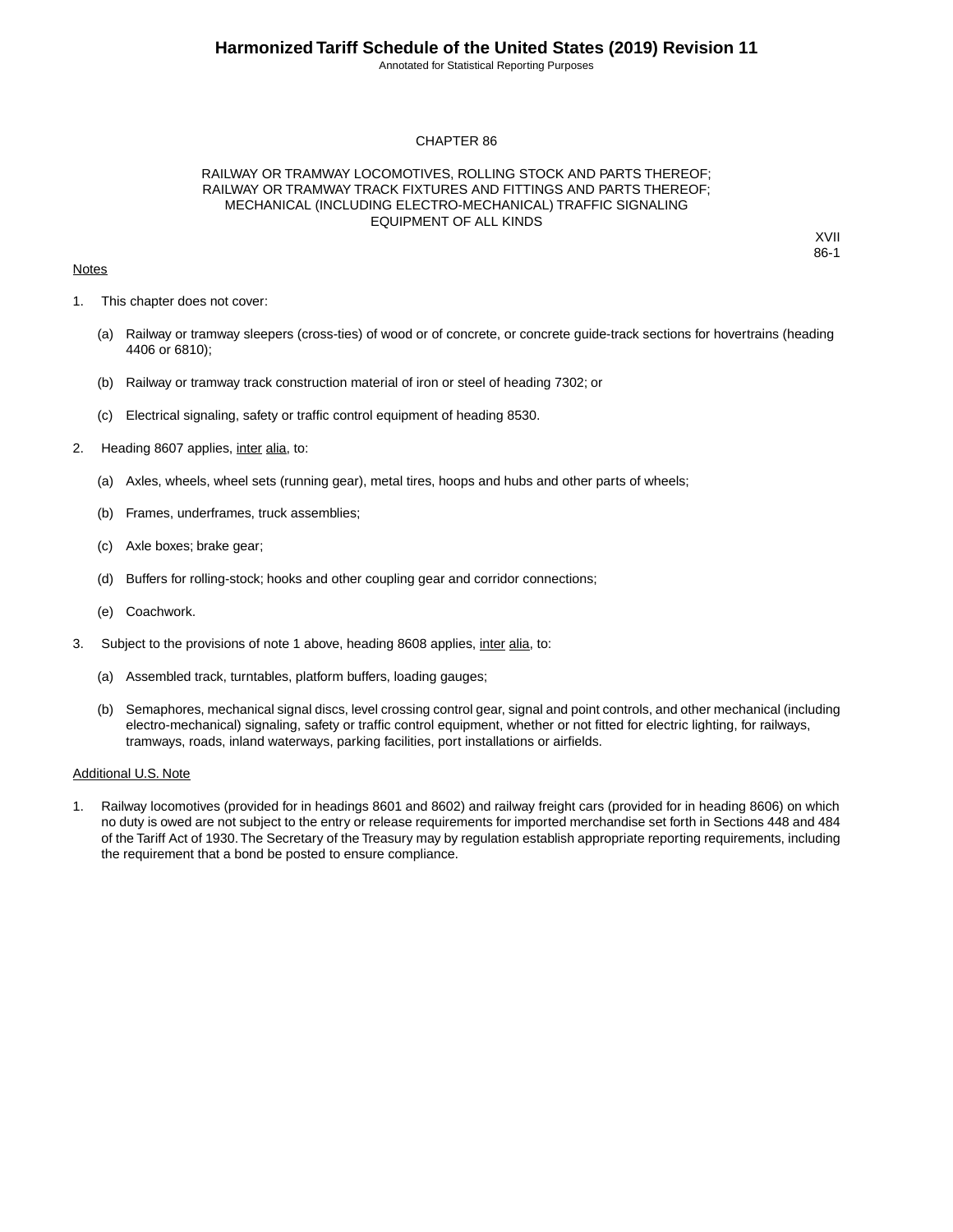Annotated for Statistical Reporting Purposes

| Heading/              | Stat. |                                                                                                                                                                                                               | Unit     |         |                                                                                       |                |
|-----------------------|-------|---------------------------------------------------------------------------------------------------------------------------------------------------------------------------------------------------------------|----------|---------|---------------------------------------------------------------------------------------|----------------|
| Subheading            | Suf-  | Article Description                                                                                                                                                                                           | of       |         | 1                                                                                     | $\overline{2}$ |
| 8601                  | fix   | Rail locomotives powered from an external source of electricity                                                                                                                                               | Quantity | General | Special                                                                               |                |
| 8601.10.00 00         |       | or by electric accumulators (batteries):<br>Powered from an external source of electricity No Free <sup>1/</sup>                                                                                              |          |         |                                                                                       | 35%            |
| 8601.20.00 00         |       | Powered by electric accumulators (batteries)  No  Free <sup>27</sup>                                                                                                                                          |          |         |                                                                                       | 35%            |
| 8602<br>8602.10.00 00 |       | Other rail locomotives; locomotive tenders:                                                                                                                                                                   |          |         |                                                                                       | 35%            |
| 8602.90.00 00         |       |                                                                                                                                                                                                               |          |         |                                                                                       | 35%            |
| 8603                  |       | Self-propelled railway or tramway coaches, vans and trucks,<br>other than those of heading 8604:                                                                                                              |          |         |                                                                                       |                |
| 8603.10.00 00         |       |                                                                                                                                                                                                               |          |         | Free (A, AU, BH,<br>CA, CL, CO, D, E,<br>IL, JO, KR, MA,<br>MX, OM, P, PA,<br>PE, SG) | 35%            |
| 8603.90.00 00         |       |                                                                                                                                                                                                               |          |         | Free (A, AU, BH,<br>CA, CL, CO, D, E,<br>IL, JO, KR, MA,<br>MX, OM, P, PA,<br>PE, SG) | 35%            |
|                       |       | 8604.00.00   00   Railway or tramway maintenance or service vehicles, whether<br>or not self-propelled (for example, workshops, cranes, ballast<br>tampers, trackliners, testing coaches and track inspection |          |         |                                                                                       |                |
|                       |       |                                                                                                                                                                                                               |          |         | Free (A, AU, BH,<br>CA, CL, CO, D, E,<br>IL, JO, KR, MA,<br>MX, OM, P, PA,<br>PE, SG) | 45%            |
|                       |       | 8605.00.00   00   Railway or tramway passenger coaches, not self- propelled;<br>luggage vans, post office coaches and other special purpose<br>railway or tramway coaches, not self- propelled (excluding     |          |         |                                                                                       |                |
|                       |       |                                                                                                                                                                                                               |          |         | Free (A, AU, BH,<br>CA, CL, CO, D, E,<br>IL, JO, KR, MA,<br>MX, OM, P, PA,<br>PE, SG) | 45%            |
|                       |       |                                                                                                                                                                                                               |          |         |                                                                                       |                |
|                       |       |                                                                                                                                                                                                               |          |         |                                                                                       |                |
|                       |       |                                                                                                                                                                                                               |          |         |                                                                                       |                |
|                       |       |                                                                                                                                                                                                               |          |         |                                                                                       |                |
|                       |       |                                                                                                                                                                                                               |          |         |                                                                                       |                |
|                       |       |                                                                                                                                                                                                               |          |         |                                                                                       |                |
|                       |       |                                                                                                                                                                                                               |          |         |                                                                                       |                |
|                       |       |                                                                                                                                                                                                               |          |         |                                                                                       |                |
|                       |       |                                                                                                                                                                                                               |          |         |                                                                                       |                |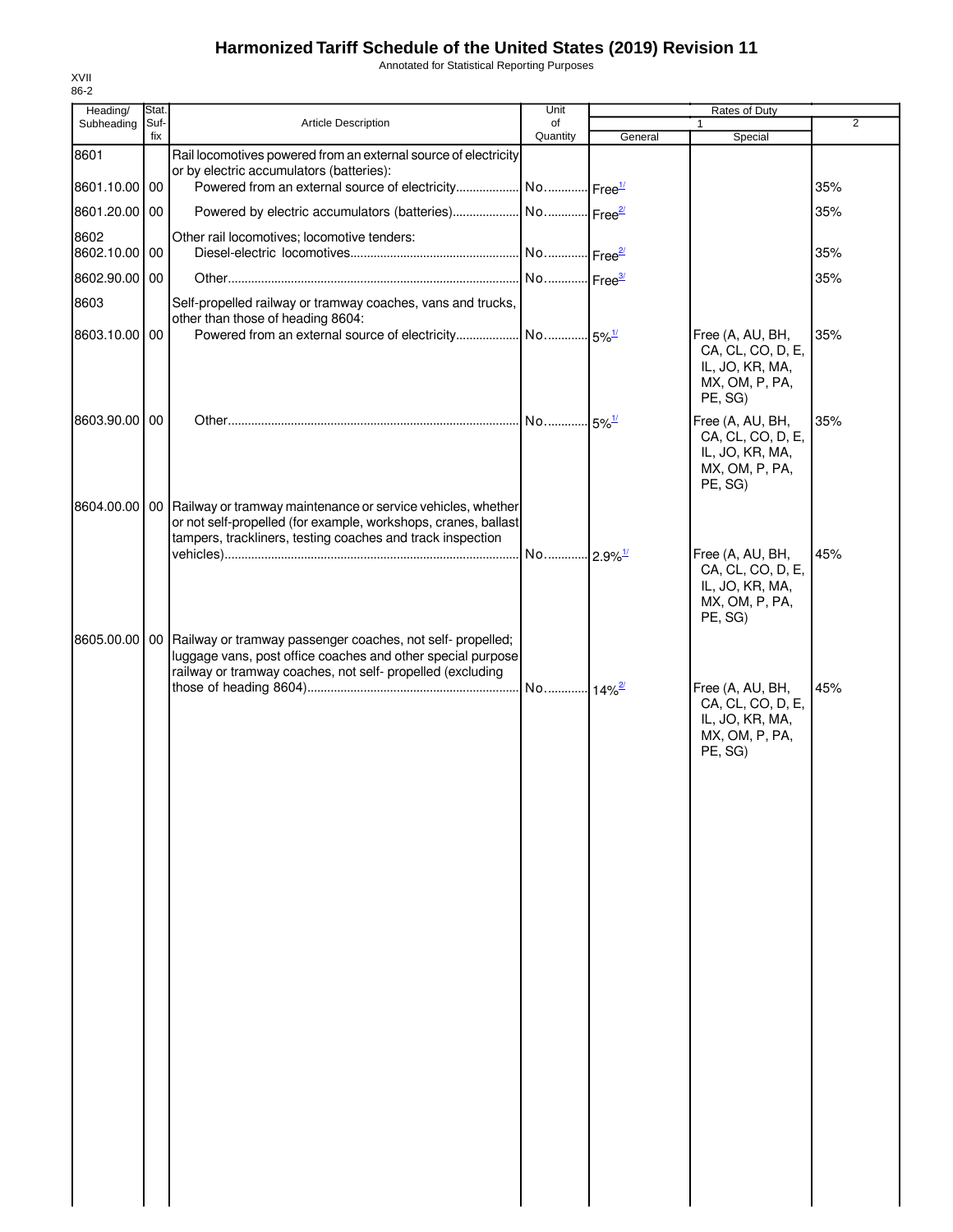Annotated for Statistical Reporting Purposes

| Heading/                               | Stat.       |                                                                                                               | Unit                 |                      |                                                                                       |                |
|----------------------------------------|-------------|---------------------------------------------------------------------------------------------------------------|----------------------|----------------------|---------------------------------------------------------------------------------------|----------------|
| Subheading                             | Suf-<br>fix | Article Description                                                                                           | of<br>Quantity       | General              | 1                                                                                     | $\overline{2}$ |
|                                        |             |                                                                                                               |                      |                      | Special                                                                               |                |
| 8606<br>8606.10.00 00<br>8606.30.00 00 |             | Railway or tramway freight cars, not self-propelled:<br>Self-discharging cars, other than those of subheading | No 14% <sup>2/</sup> |                      | Free (A, AU, BH,<br>CA, CL, CO, D, E,<br>IL, JO, KR, MA,<br>MX, OM, P, PA,<br>PE, SG) | 45%            |
|                                        |             |                                                                                                               | No 14% <sup>2/</sup> |                      | Free (A, AU, BH,<br>CA, CL, CO, D, E,<br>IL, JO, KR, MA,<br>MX, OM, P, PA,<br>PE, SG) | 45%            |
| 8606.91.00 00                          |             | Other:                                                                                                        |                      |                      | Free (A, AU, BH,<br>CA, CL, CO, D, E,<br>IL, JO, KR, MA,<br>MX, OM, P, PA,<br>PE, SG) | 45%            |
| 8606.92.00 00                          |             | Open, with non-removable sides of a height exceeding                                                          | No 14% <sup>2/</sup> |                      | Free (A, AU, BH,<br>CA, CL, CO, D, E,<br>IL, JO, KR, MA,<br>MX, OM, P, PA,<br>PE, SG) | 45%            |
| 8606.99.01                             |             |                                                                                                               |                      | $14\%$ <sup>2/</sup> | Free (A, AU, BH,<br>CA, CL, CO, D, E,<br>IL, JO, KR, MA,<br>MX, OM, P, PA,<br>PE, SG) | 45%            |
|                                        | 30          | Flatcars having a flat floor or deck laid on the<br>underframe, with no roof and with no raised sides         | No.                  |                      |                                                                                       |                |
|                                        | 60          |                                                                                                               | . No.                |                      |                                                                                       |                |
|                                        |             |                                                                                                               |                      |                      |                                                                                       |                |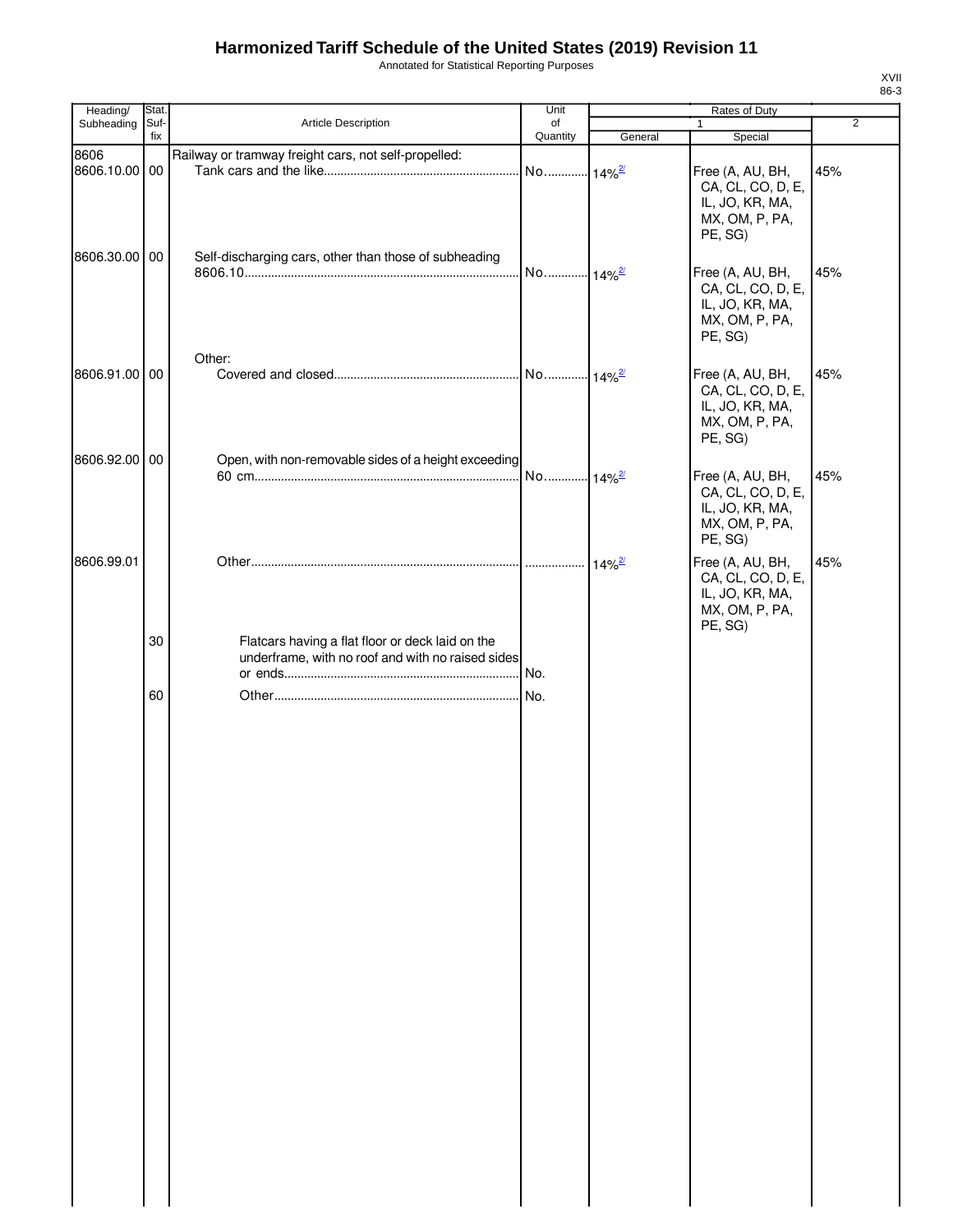Annotated for Statistical Reporting Purposes

| Heading/                 | Stat.       |                                                                                                  | Unit                    |                         | Rates of Duty                                                                          |                |
|--------------------------|-------------|--------------------------------------------------------------------------------------------------|-------------------------|-------------------------|----------------------------------------------------------------------------------------|----------------|
| Subheading               | Suf-<br>fix | <b>Article Description</b>                                                                       | of<br>Quantity          | General                 | Special                                                                                | $\overline{2}$ |
| 8607                     |             | Parts of railway or tramway locomotives or rolling stock:                                        |                         |                         |                                                                                        |                |
|                          |             | Truck assemblies, axles and wheels, and parts thereof:                                           |                         |                         |                                                                                        |                |
| 8607.11.00 00            |             | Truck assemblies for self-propelled vehicles                                                     | X Free <sup>21</sup>    |                         |                                                                                        | 35%            |
| 8607.12.00 00            |             |                                                                                                  | No 3.6% <sup>1/</sup>   |                         | Free (A, AU, BH,<br>CA, CL, CO, D, E,<br>IL, JO, KR, MA,<br>MX, OM, P, PA,<br>PE, SG)  | 45%            |
| 8607.19                  |             | Other, including parts:<br>Axles and parts thereof:                                              |                         |                         |                                                                                        |                |
| 8607.19.03 00            |             |                                                                                                  |                         |                         | Free (A, AU, BH,                                                                       | 3%             |
|                          |             |                                                                                                  |                         |                         | CA, CL, CO, D, E,<br>IL, JO, KR, MA,<br>MX, OM, P, PA,<br>PE, SG)                      |                |
| 8607.19.06 00            |             |                                                                                                  |                         |                         | Free (A+, AU, BH,<br>CA, CL, CO, D, E,<br>IL, JO, KR, MA,<br>MX, OM, P, PA,<br>PE, SG) | 3%             |
|                          |             | Wheels and parts thereof, and any of such wheels<br>or parts imported with axles fitted in them: |                         |                         |                                                                                        |                |
| 8607.19.12 00            |             | Wheels, whether or not fitted with axles kg                                                      |                         | Free <sup>1/</sup>      |                                                                                        | 2.2¢/kg        |
| 8607.19.15 00            |             |                                                                                                  | kg Free <sup>1/</sup>   |                         |                                                                                        | 2.2¢/kg        |
| 8607.19.30               |             | Parts of truck assemblies of vehicles of heading                                                 |                         |                         |                                                                                        |                |
|                          |             |                                                                                                  |                         |                         | Free (A, AU, BH,<br>CA, CL, CO, D, E,<br>IL, JO, KR, MA,<br>MX, OM, P, PA,<br>PE, SG)  | 45%            |
|                          | 10          |                                                                                                  |                         |                         |                                                                                        |                |
|                          | 20          |                                                                                                  |                         |                         |                                                                                        |                |
|                          | 90          |                                                                                                  |                         |                         |                                                                                        |                |
| 8607.19.90               | 00          | Brakes and parts thereof:                                                                        |                         | $-2.6\%$ <sup>1/</sup>  | Free (A, AU, BH,<br>CA, CL, CO, D, E,<br>IL, JO, KR, MA,<br>MX, OM, P, PA,<br>PE, SG)  | 35%            |
| 8607.21                  |             | Air brakes and parts thereof:                                                                    |                         |                         |                                                                                        |                |
| 8607.21.10 00            |             |                                                                                                  |                         |                         | Free (A, AU, BH,<br>CA, CL, CO, D, E,<br>IL, JO, KR, MA,<br>MX, OM, P, PA,<br>PE, SG)  | 45%            |
| 8607.21.50 00            |             |                                                                                                  | . kg                    | $.13.9\%$ <sup>1/</sup> | Free (A, AU, BH,<br>CA, CL, CO, D, E,<br>IL, JO, KR, MA,<br>MX, OM, P, PA,<br>PE, SG)  | 35%            |
| 8607.29<br>8607.29.10 00 |             | Other:                                                                                           |                         |                         | Free (A, AU, BH,<br>CA, CL, CO, D, E,<br>IL, JO, KR, MA,<br>MX, OM, P, PA,<br>PE, SG)  | 45%            |
| 8607.29.50 00            |             |                                                                                                  | . kg 2.6% <sup>1/</sup> |                         | Free (A, AU, BH,<br>CA, CL, CO, D, E,<br>IL, JO, KR, MA,<br>MX, OM, P, PA,<br>PE, SG)  | 35%            |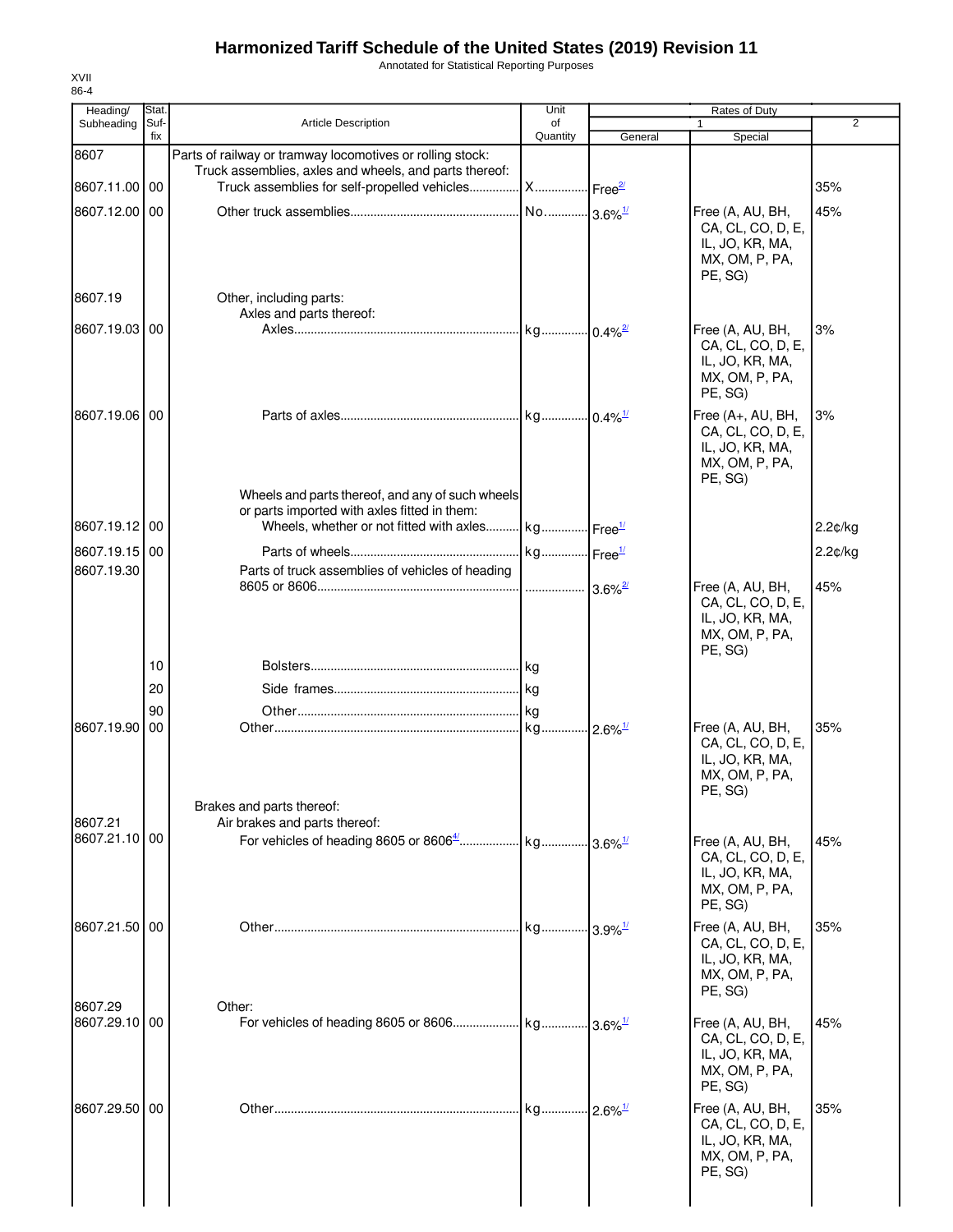Annotated for Statistical Reporting Purposes

| Heading/                 | Stat.       |                                                                                                                                                                                                                                                                                        | Unit           |         | <b>Rates of Duty</b>                                                                  |                |
|--------------------------|-------------|----------------------------------------------------------------------------------------------------------------------------------------------------------------------------------------------------------------------------------------------------------------------------------------|----------------|---------|---------------------------------------------------------------------------------------|----------------|
| Subheading               | Suf-<br>fix | Article Description                                                                                                                                                                                                                                                                    | of<br>Quantity | General | 1<br>Special                                                                          | $\overline{2}$ |
| 8607 (con.)<br>8607.30   |             | Parts of railway or tramway locomotives or rolling stock: (con.)<br>Hooks and other coupling devices, buffers, and parts<br>thereof:                                                                                                                                                   |                |         |                                                                                       |                |
| 8607.30.10 00            |             |                                                                                                                                                                                                                                                                                        |                |         | Free (A, AU, BH,<br>CA, CL, CO, D, E,<br>IL, JO, KR, MA,<br>MX, OM, P, PA,<br>PE, SG) | 45%            |
| 8607.30.50 00            |             |                                                                                                                                                                                                                                                                                        |                |         | Free (A, AU, BH,<br>CA, CL, CO, D, E,<br>IL, JO, KR, MA,<br>MX, OM, P, PA,<br>PE, SG) | 35%            |
| 8607.91.00 00            |             | Other:                                                                                                                                                                                                                                                                                 |                |         |                                                                                       | 35%            |
|                          |             |                                                                                                                                                                                                                                                                                        |                |         |                                                                                       |                |
| 8607.99<br>8607.99.10 00 |             | Other:<br>For vehicles of heading 8605 or 8606, except                                                                                                                                                                                                                                 |                |         | Free (A, AU, BH,<br>CA, CL, CO, D, E,<br>IL, JO, KR, MA,                              | 45%            |
| 8607.99.50 00            |             |                                                                                                                                                                                                                                                                                        |                |         | MX, OM, P, PA,<br>PE, SG)<br>Free (A, AU, BH,                                         | 35%            |
|                          |             |                                                                                                                                                                                                                                                                                        |                |         | CA, CL, CO, D, E,<br>IL, JO, KR, MA,<br>MX, OM, P, PA,<br>PE, SG)                     |                |
|                          |             | 8608.00.00   00   Railway or tramway track fixtures and fittings; mechanical<br>(including electro-mechanical) signaling, safety or traffic control<br>equipment for railways, tramways, roads, inland waterways,<br>parking facilities, port installations or airfields; parts of the |                |         | Free (A, AU, BH,                                                                      | 45%            |
|                          |             |                                                                                                                                                                                                                                                                                        |                |         | CA, CL, CO, D, E,<br>IL, JO, KR, MA,<br>MX, OM, P, PA,<br>PE, SG)                     |                |
|                          |             | 8609.00.00   00   Containers (including containers for the transport of fluids)<br>specially designed and equipped for carriage by one or more                                                                                                                                         | <b>X</b> Free  |         |                                                                                       | 25%            |
|                          |             |                                                                                                                                                                                                                                                                                        |                |         |                                                                                       |                |